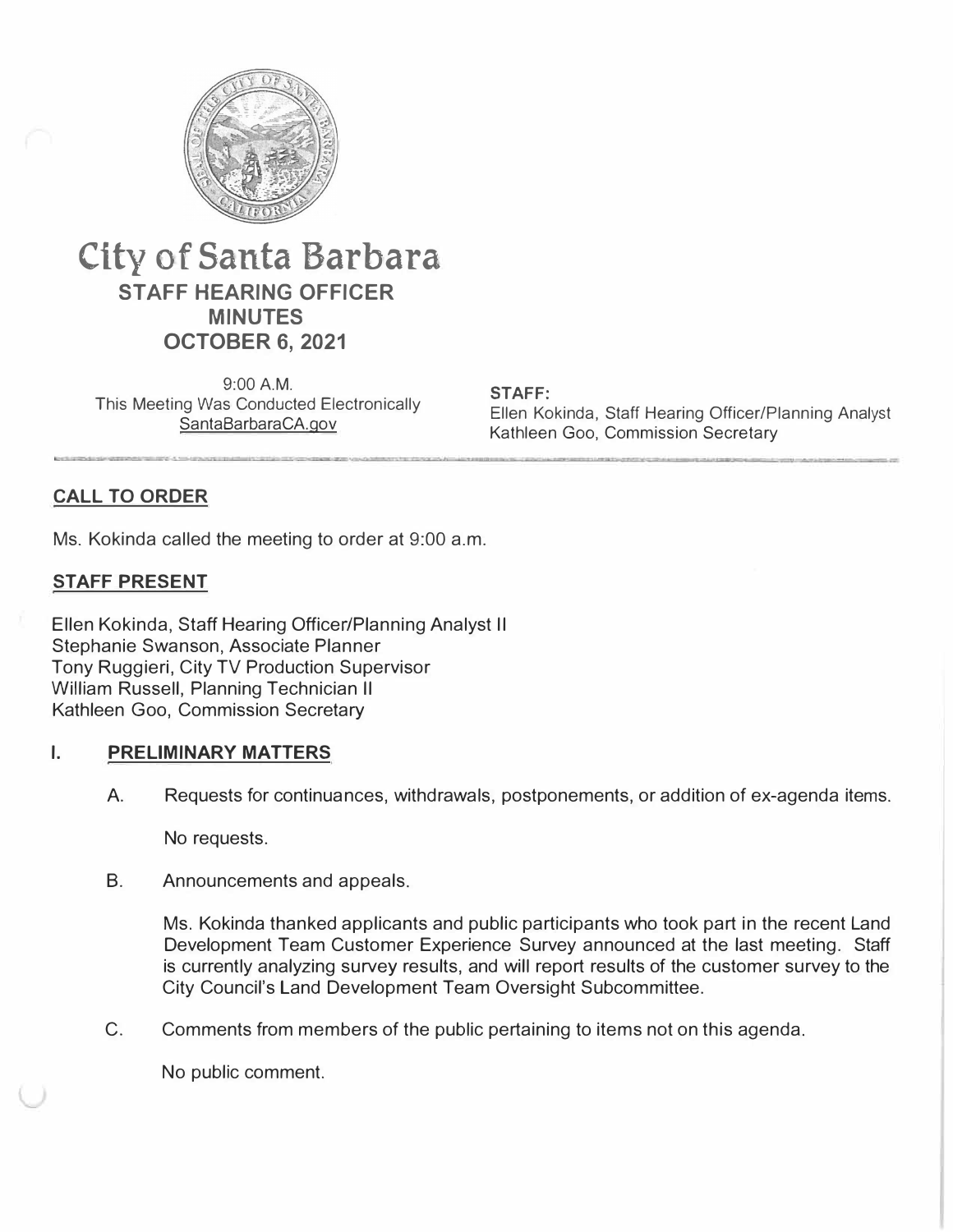### II. **PROJECT**

#### **ACTUAL TIME: 9:02 A.M.**

#### **A. 1129 OLIVE STREET, ZONE: R-M (RESIDENTIAL MUL Tl-UNIT}, LAND USE DESIGNATION: MEDIUM-HIGH DENSITY RESIDENTIAL, APN: 029-173-009, PLN2021-00250, APPLICANT/OWNER: KARL KRAS/DAVID KEYMER**

The 6,000 square-foot site is currently developed with a duplex and a one-car garage. The proposed project involves includes demolition of the existing one-car garage and construction of a new two-car garage with a roof deck on top. The garage will house one vehicle for each unit. An interior remodel to convert some of the square footage of Unit S to an artist studio for Unit A and additional site work such as new stairs and accompanying walls are also proposed.

The discretionary applications under the jurisdiction of the Staff Hearing Officer required for this project are:

- 1. A Front Setback Modification to allow for improvements within the required front setback along Olive Street (SBMC Table 30.20.030.B and SBMC §30.250.030.B);
- 2. An Interior Setback Modification to allow for improvements within the required eastern interior setback (SSMC Table 30.20.030.B and SSMC §30.250.030.S); and
- 3. An Open Yard Modification to allow for open yard to be located on a roof deck atop the proposed garage (SSMC §30.140.140.E.2 and SSMC §30.250.030.B).

The Environmental Analyst has determined that the project is exempt from further environmental review pursuant to the California Environmental Quality Act Guidelines Sections 15301 (Existing Facilities) and 15305 (Minor Alterations to Land Use Limitations).

Stephanie Swanson, Associate Planner, gave the Staff presentation and recommendation.

Karl Kras, Applicant, gave the Applicant presentation.

Public comment opened at 9:11 a.m., and as no one wished to speak, and no public comment was submitted, it closed.

Ms. Kokinda announced that she read the Staff Report for the proposed project and also visited the site and surrounding neighborhood, and found the proposed front, interior, and open yard modifications to the project site location as appropriate improvements to the lot consistent with the purpose and intent of the Santa Barbara Municipal Code. Public privacy and nuisance concerns will be addressed by the required condition of a roof deck planter to be maintained on the roof deck with a minimum width of  $3'-0$ " to preserve separation between users of the roof deck and the adjacent neighbor.